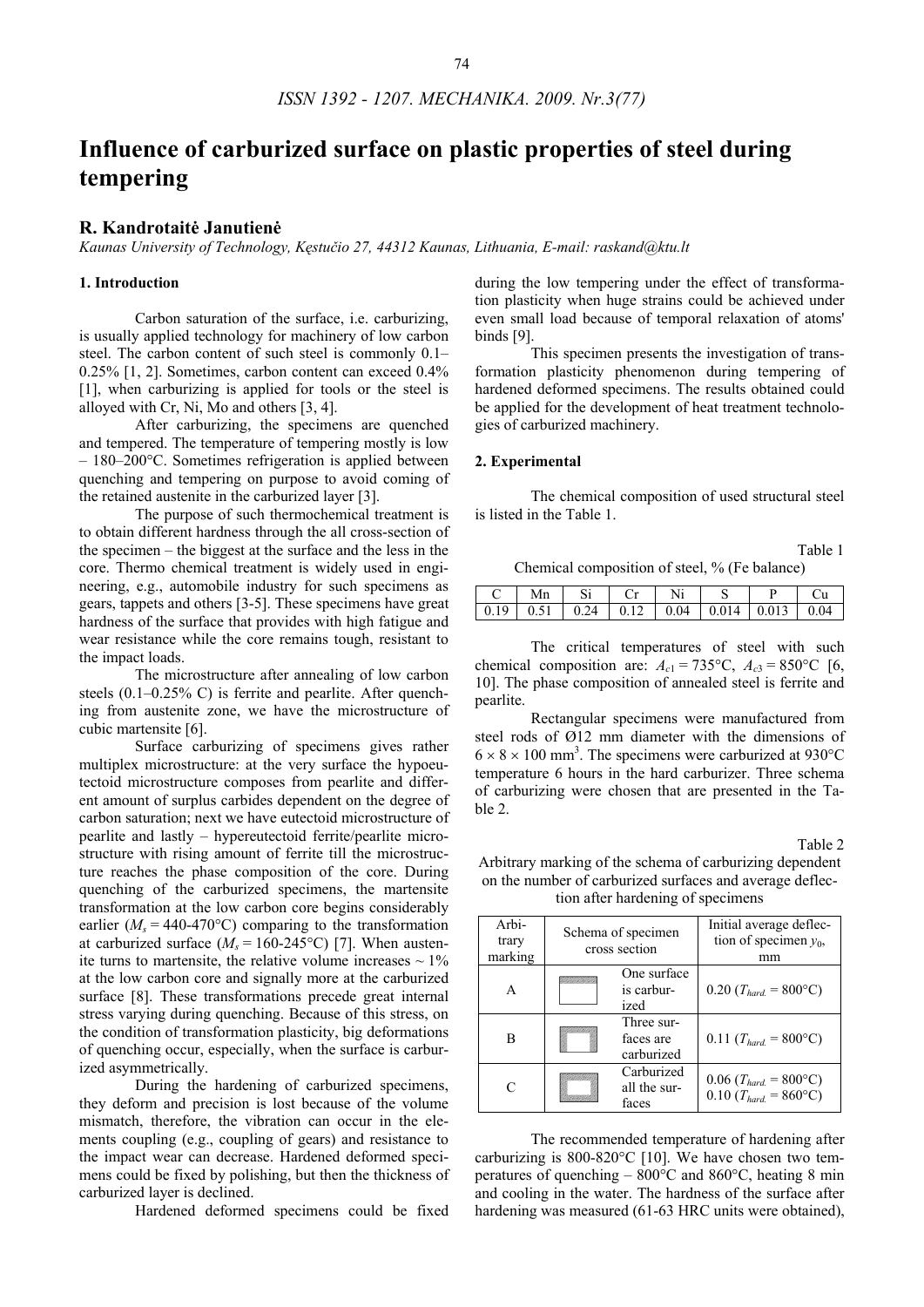the content of remained austenite was determined. The specimens carburized by the C schema and hardened under 860°C temperature, had 15–25% of retained austenite, that is very close to the data of the literature source [2]), and the initial deflection of specimen  $y_0$  was gauged (Table 2). For the comparison, some specimens of the same grade of steel were hardened without carburizing. They reached the hardness of  $\sim$  40 HRC units.

After hardening and measurement of HRC and content of retained austenite, the specimens were bent during low tempering on purpose to observe the transformation plasticity effect. The tempering temperature was 200 $^{\circ}$ C, bending stress – 200 MPa, duration of tempering – 30 min. The equipment used for the experiment of bending during tempering is described in the earlier works [11]. During experiment of bending and tempering, the curve of specimen deformation was written measuring the deflection of transformation plasticity  $y_{tp}$  with the accuracy of 0.01 mm. After tempering, when the specimen is cooled down, the plastic deflection of specimen  $y_p$  was measured and remained deflection  $y_r$  was calculated estimating the initial hardening deflection  $y_0$ :

$$
y_r = y_p + (\pm y_0) \tag{1}
$$

For the observation of steel microstructure, crosscuts were made from carburized and carburized and hardened specimens. The cross-cuts were etched with 4%  $HNO<sub>3</sub>$  solution in ethanol. The microstructure was examined by the optical microscope LMA with video camera YCH15. For the control, the approximate average content of carbon was determined in the specimen core using standard photographs of microstructures. It was obtained  $\sim 0.17$ -0.18% of carbon, so, this allows an assumption that only the surface was saturated with carbon.

Examining the microstructures, the approximate depth of carburizing was determined. Effective depth of carburizing was calculated [2]

Depth = 
$$
1 + 2 + 3/2
$$
 (2)

where 1 is width of hipoeutectoid zone, μm; 2 is width of eutectoid zone, μm; 3 is hypereutectoid range going gradually to the microstructure of core, μm. In this way, the half of it is taken.

There was obtained that the depth of carburizing of specimens was approximately 1.80 mm.



During bending of hardened steel specimens at 200°C tempering temperature, the character of the curves of transformation plasticity deflection  $y_m$  is gradually declining; therefore, the possibility of steel creep during heating might be eliminated (Fig. 1). Especially this is obviously when the specimens are bent without carburizing. In this case, the hardening temperature has less influence on the deflection of transformation plasticity, though final deflection  $y_r$  was greater for  $3\%$  when hardening temperature was 860°C. This difference was more apparent when the specimens were symmetrically carburized. The difference increased till 20%. This could be explained by the difference of phase and chemical composition of steel after carburizing and hardening (Fig. 2). It was already obtained [11], that carbon increases transformation plasticity of steel (comparing with the not carburized specimen). The difference between values of  $y_r$  when hardening temperature is 860°C and 800°C, could be explained by such process: at higher hardening temperature the phase composition of steel composes from austenite that accommodates all dissolved carbon (and carbides in the surface layer), so, after hardening, we obtain tetragonal martensite and carbides at the surface layer and cubic martensite in the core of specimen.



Fig. 1 The dependence of transformation plasticity of carburized and not carburized steel on duration of tempering: white triangles and circles – the specimens carburized symmetrically; black triangles and circles – not carburized specimens





Fig. 2 Microstructure of steel after hardening and tempering: a – ferrite and martensite, when hardening temperature is 800 $^{\circ}$ C; b – martensite, when hardening temperature is 860 $^{\circ}$ C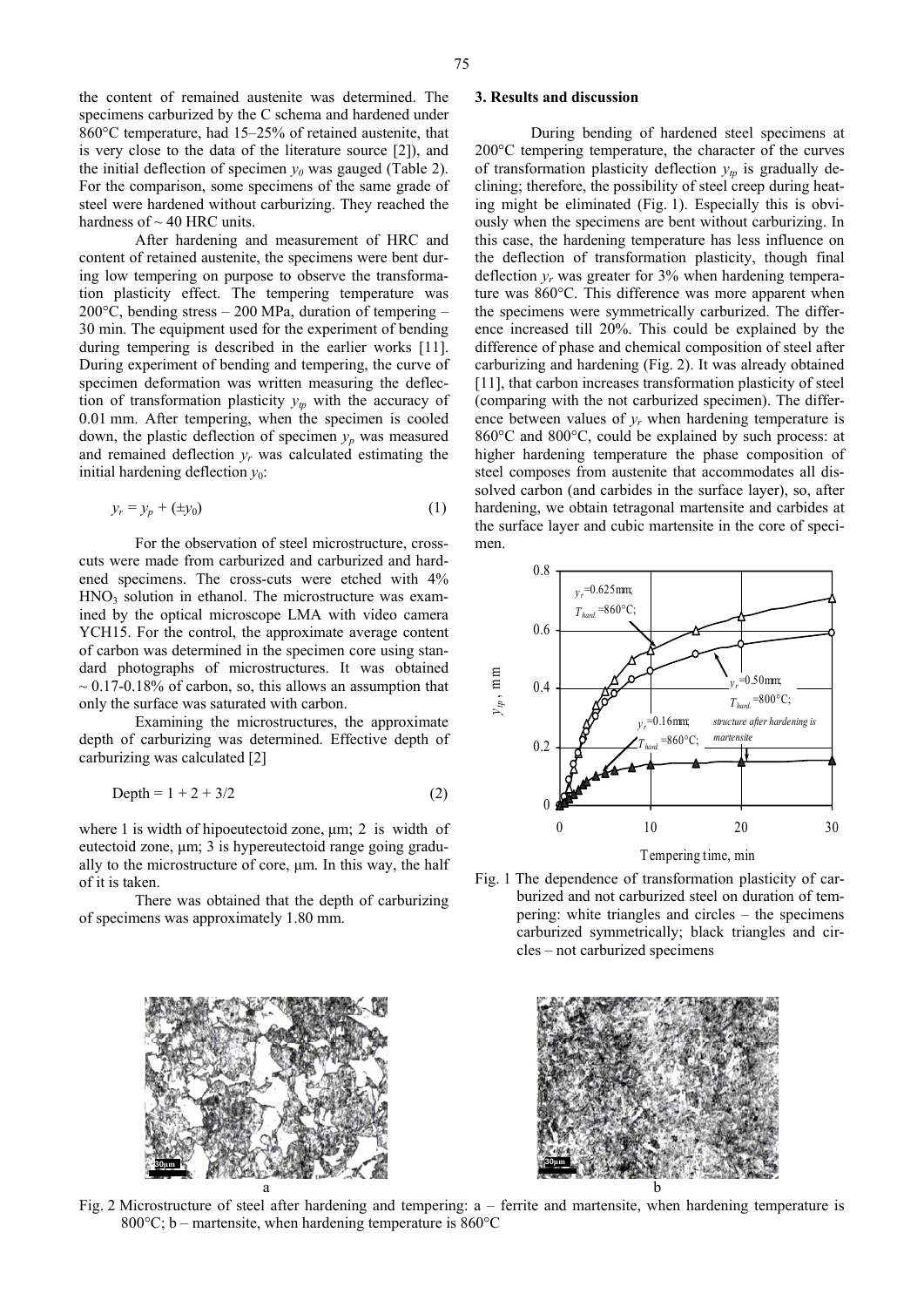

Fig. 3 Microstructure of carburized surface: a – three zones of carburizing; b – the very surface of carburized specimen composed from pearlite, retained austenite and carbides Fe3C

The effect of transformation plasticity is observed when such transformations of tempering occur: carbon segregation from martensite, carbides formation and partitioning of retained austenite. The temperature of 200°C is sufficient for the partitioning of martensite; the character of curves of specimen bending shows that this process proceeds most intensively during the first 10-15 minutes. Later, this transformation diminishes (Fig. 1). The partitioning of retained austenite in the carbon steel occurs at the temperature range of 200-300°C [6], so, during the experiment this transformation could begin. It emerged that this has happened – the content of retained austenite has decreased till 25% when hardening temperature was 800°C and till 30% when hardening temperature was higher.



Fig. 4 Dependence of plastic deflection of specimen on the content of steel at 200°C tempering temperature when bending stress 200 MPa, hardening temperature 800°C (curves  $\Box$ ,  $\Delta$ ). Hardening temperature of specimens  $T = (20-30^{\circ}\text{C})+A_{cm}$ , depending on the content of carbon [11] (curve ο)

When hardening temperature was 800°C, the core of specimen has ferrite, therefore, during tempering at 200°C temperature of specimen with such microstructure, the transformation plasticity is less, because at this temperature ferrite doesn't undergo transformation.

Investigating the influence of carburized surface on steel transformation plasticity during tempering, it was

interesting to calculate approximate average carbon content of the carburized specimens through all the volume (when schema of carburizing is A, B and C). Examining the microstructure of carburized layer (Fig. 3), three zones are obviously determined: hipoeutectoid (900 μm approximate width), eutectoid (600 μm approximate width), and hypereutectoid (350 μm approximate width) (Fig. 3, b).

The content of carbon was obtained at the zones (Fig. 3, a):

1 – at the hipoeutectoid – 0.8-1.2% C (we have chosen average 1.1%, because the microstructure has some carbides);

2 – at the eutectoid –  $0.8\%$  C;

 $3 -$  at the hypereutectoid – from  $\sim 0.7\%$  until 0.45% C (as it is mentioned at the literature source [2]).

So, since the width of carburized layer is approximately 1.80 mm, the very approximate calculated average of carbon content depending on the carburizing schema, is:

A schema –  $\sim 0.45\%$  C; B schema –  $\sim 0.65\%$  C;

C schema  $-\sim 0.75\%$  C.

These approximate values could be compared with the earlier investigated specimens with homogenous microstructure and different carbon content: 0.2%, 0.45%, 0.8% and 1.2% C (Fig. 4) [11]. This picture presents the values of  $y_r$  dependent on carbon content (difference between the values of  $y_r$  comparing data of the experiment and data from the literature sources could be explained by different interval of time between hardening and tempering – this time interval has influence on the retained deflection [12, 13]). It is evident that when carbon content doesn't exceed 0.8% (when all carbon dissolves in austenite during heating), the dependence of  $y_r$  on carbon content is almost linear. Our results show very alike dependence. When carbon content increases until 1.2%, *yr* value deviates from linear dependence because the microstructure has carbides Fe3C and retained austenite that decrease transformation plasticity at 200°C temperature. Very small deviation from linear dependence of our results, increasing content of carbon, could be explained also by the origin of carbides and retained austenite in the surface layer.

Interesting results were obtained when asymmetrically carburized specimens were bent during tempering. The chart of bending is presented in the Table 3.

76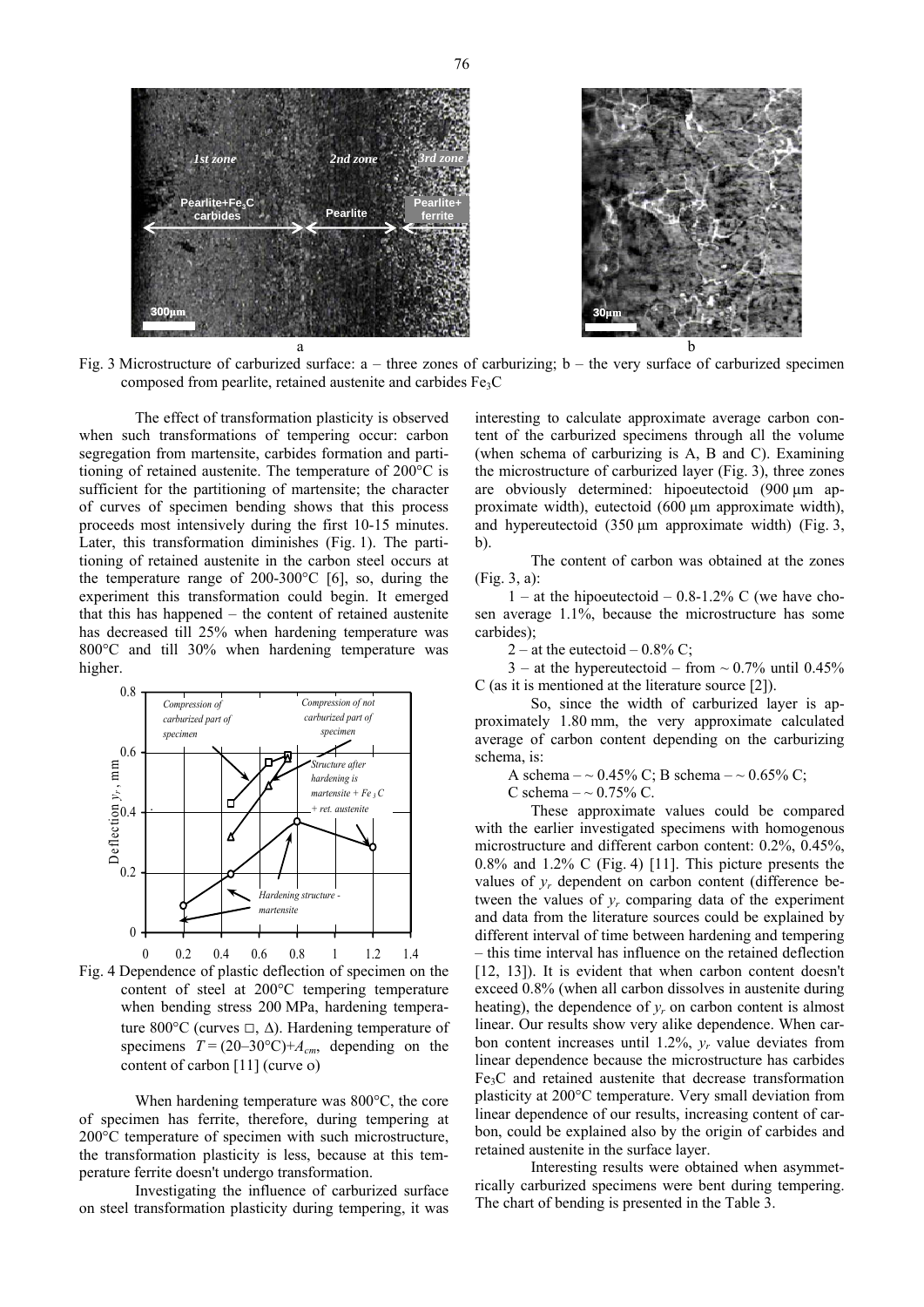Table3

Marking of different bending chart

| A chart | <b>B</b> chart |  |  |
|---------|----------------|--|--|
| -       |                |  |  |

As Fig. 5 shows, the character of curves doesn't depend on order of bending, but it is evident, that the deflection of transformation plasticity is bigger when carburized layer is compressed, also the value  $v_r$  (Fig. 6). As it was already mentioned [6], the carburizing of specimen generates compressive stress at the surface and tensile stress in the core. This is obtained also in asymmetrically carburized specimens. Such distribution of stresses could be found on the volume mismatch Δ*V* of different steel phases when martensite has formed. Volume mismatch increases together with increasing of carbon content (Fig. 7), as it was determined in the heterogeneous microstructure of carburized specimens. Bending a specimen (according chart A1 and B1) that has compressed carburized surface and stretched not carburized surface, the compressive stress of internal load summarizes with structural compressive stress generated because of volume mismatch <sup>Δ</sup>*V*

$$
y_{tp} = y_{\sigma} + y_{\Delta V(h)} + y_{\Delta V(t)} \tag{3}
$$

where  $y_{\sigma}$  is deflection of specimen obtained for the internal load;  $y_{\Delta V(h)}$  is deflection of specimen obtained for the remained structural stress after hardening;  $y_{\Delta V(t)}$  is deflection of specimen obtained during tempering because of volume mismatch in the core and in the carburized layers.

 Analogically, not carburized surface is stretched because of structural stress and internal load. Bending asymmetrically carburized specimens according A2 and B2 chart, at the surface compressed by internal load the structural stretch stress proceeds as the surface stretched by the internal load is affected also by structural compressive stress.

Therefore, the deflection of transformation plasticity is obtained





Fig. 5 Deflection of transformation plasticity bending the asymmetrically carburized specimens







Fig. 7 Dependence between relative volume of steel, carbon content and phase composition

So, the values of  $y_p$  and  $y_r$  of the specimens bent according A2 and B2 chart are greater than the ones of the specimens bent according A1 and B1 chart (Figs. 5 and 6). This effect might be evaluated with the purpose to temper asymmetrically carburized curved hardened specimens at the strained state.

# **4. Conclusions**

Investigating the influence of carburizing on plastic properties of steel during low tempering, there was obtained:

1. Transformation plasticity depends on phase composition of low carbon steel after hardening – the amount of ferrite and carbides decrease this effect. Phase composition of steel after hardening depends on the temperature of quenching.

2. Calculated approximate average of carbon content of carburized specimens has shown that the value of retained plastic deflection  $y_r$  increases according to the linear dependence that is very alike during bending of specimens with the precise and equal content of carbon through all volume of the specimen.

3. Bending asymmetrically carburized specimens, the steel is more plastic because of structural stress generated by volume mismatch, in that case when the sign of this stress synchronizes with the sign of internal load.

4. The results of the experiment could be used for the development of heat treatment technologies of the carburized production.

# **References**

1. **Gorockiewicz, R., Adamek, A., Korecki, M.** Steels for vacuum carburizing and microstructure of the car-